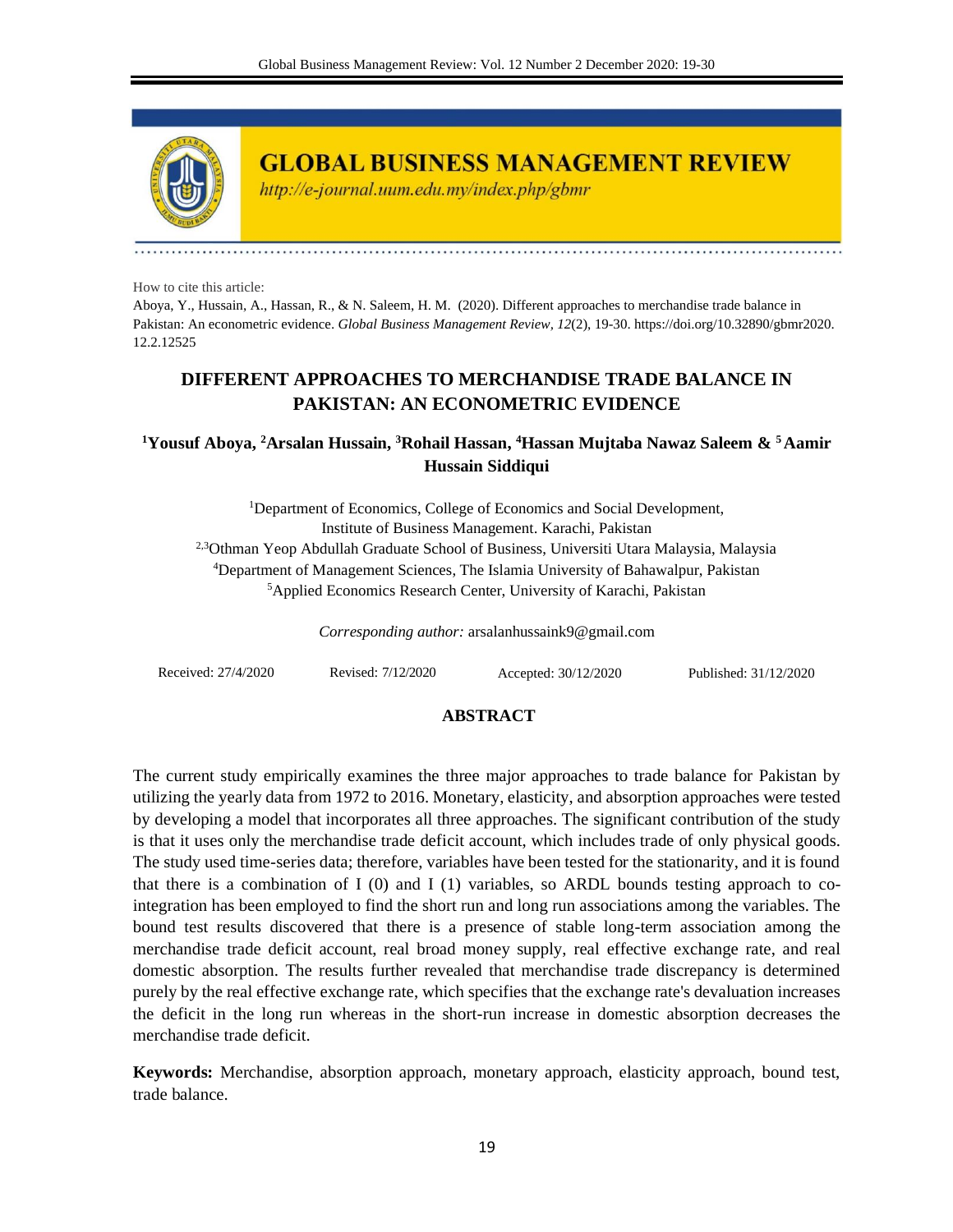## **INTRODUCTION**

Balance of payments is a record-keeping manuscript that displays the worldwide transaction of the resident state with the rest of the world; any transaction payments to the foreigners are entered into the Balance of payments account as a debit with a negative sign, whereas a receipt from the foreigners is entered into the balance of payments accounts as a credit with a positive sign (Krugman 2014). Net of Current account, a reserve account, and capital account together make Balance of payment. Balance of payment keeps the full record of a nation's worldwide trade for a definite time duration comprises net foreign assets, import, and export of the nation, financial capital, and transfer (Rajesh Kumar, 2014). The most crucial and significant statistical statement of any country is the Balance of payment. It provides information about various factors that are extremely important for any state. The particular factors cover a broad range comprising numeral of services and goods being imported and exported by the nation, loaning to and borrowing from the world, accumulation or lessening of reserves by Chief Monetary Authority, the relationship between National supplies of Money and Foreign Supplies to name a few. A detailed and thorough study of the Balance of Payment is beneficial for the country in many ways. This is not only important for the country's economic advancement but similarly to the prosperity of the country (Alassane, 2019; Pritam, 2012).

Different aspects in which it assists the treasury are helping in maintaining track of transactions, providing insight into the implications of international transactions of the country, assessing the position of the country in the international economy, to know what is happening in international trade, and help in taking decisions about trade and payments. The Current account, financial account, and capital account make the account of the Balance of Payment. International Monetary Transactions' different forms are accounted for by various sub kinds of these three accounts. The outflow and inflow of the goods and services in which the nation is involved is providing by the current account. (World Bank, 2012; International trade center, 2011; Troy Segal, 2019).

The Trade balance of a nation is a combination of the services and goods provided by the country. Trade Balance usually constitutes the largest part of the Balance of payment of a developing state as it accounts for the overall import and export of the country. Trade deficit refers to when the import of the nation is more than the export, whereas trade surplus points towards more export than the imports. The Current account also includes receipts from non-physical assets such as stocks. Besides these, unilateral transfers are an essentials element of the current account. Direct receipt of foreign aid and remittance of workers makes this flow. (Economic Survey of Pakistan, 2019; Deimante Blavasciunaite, 2020).

Another component of BOP is a capital account, which accounts for all international capital flows. The funds coming in and out of the country as loans and investments help track capital income and expenditure. The net inflow of investment, private and public, in an economy is counted in the Capital Account, and it consists of a portfolio and foreign investments. The Financial account is the third category of the Balance of Payment. It not only accounts for the assets owned by the foreigners but also by the government, foreign reserves, special drawing rights reserved with IMF, monetary, gold, etc. (Claudio Borio, 2015).

Trade Balance is an account that reflects the economic power of an economy. The lower the trade deficit, the greater is the economic power of a country. Developing countries sometimes face this problem because they are in the process of development. Still, when trade deficits continue for years, it is relatively difficult for a country to tackle this problem. Pakistan is fronting the issue of trade deficit since its independence. For the whole period from 1947 till date it is suffering from the Balance of trade deficit except for the three years namely 1947-48 due to the high amount of exports and the country was newly born, so the direction of imports and exports were not appropriately set, the second period was 1950-51, and the major reasons for the surplus were increased export of jute and cotton. Another reason was that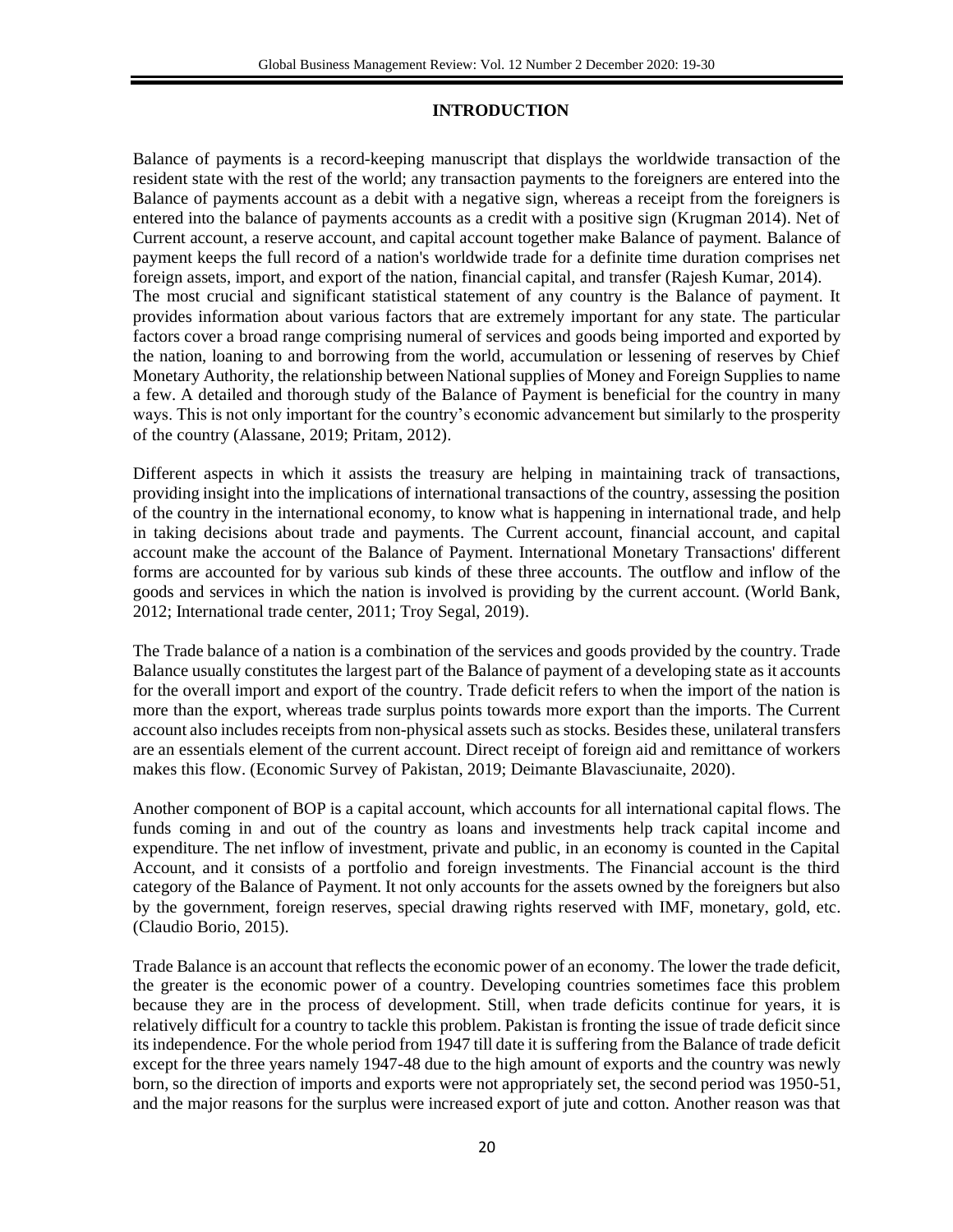exports also increases due to the Korean War. The third was in 1971-72, and the reason was a very significant devaluation of the Pakistani Rupee. Accept for these three years, Pakistan is facing a deficit in the trade balance. The deficit is uninterruptedly increasing, which is alarming for the policymakers and should be appropriately addressed. Pakistan is considered an agriculture-based country; the major exports of Pakistan are rice, wheat, and raw cotton, which constitute almost 50% of the total export earnings, so we need to diversify our exports and focus on industrial exports (SBP, 2016; Deimante Blavasciunaite et al., 2020; John Baffes et al., 2015; Tariq Banuri, 1998).

The objective of the present study is to understand which approach is effective in determining the trade deficits of merchandise in Pakistan. The current study consists of five sections. Section two describes the three approaches to Balance of trade and a detailed literature review. In section three, the methodology of the current study has been described. The next sections present empirical results and the conclusion of the study.

## **LITERATURE REVIEW**

Alterations in the policy always influence the Balance of trade. There are many theoretical explanations regarding the explanation of the effects of these changes on the trade balance. Below three widely acclaimed methods to trade balance are discussed.

## **The Elasticity Approach**

This approach refers to the various assets that occur due to variations in the exchange rate. It similarly describes a stagnant and partial balanced approach to trade balance known as the elasticity approach (Metzler, 1948; Robinson, 1947). Significant determinants of the elasticity approach are changes in prices. The exchange rate is the price of imports and exports, which is included in the model as a contributing factor to the trade balance; subsequently, imports and exports affect the trade balance. The demand for price deviation is enlightened by the elasticity of demand for the price. Demand is considered relatively elastic when the demand is very much responsive to a change in price. Similarly, demand is known as somewhat inelastic when the demand is not very receptive to the altered price. The depreciation in the nation's currency leads to a decrease in the price of national goods and a rise in the price of overseas goods in the domestic marketplace. Therefore, in this scenario, growth in export and weakening in import is expected.

## **The Absorption Approach**

The absorption approach to the trade balance appears at the start of the 1950s when authors like Meade (1951) and Alexander (1952, 1959) shift the emphasis of economic investigation to the trade balance. This approach is seen as additional to the elasticity method by many. The Major focus of the method is on real domestic income. The surge in real income would be prime to expansion in the productive capacity, which results in the improvement of a deficit; domestic absorption has been included in the model after subtracting the exports and adding the imports in the gross domestic product; this has been described in detail in the chapter of methodology. The variables are real measures as the prices are kept as unceasing. There are four categories into which the expenditures of any nation can be sectioned, namely consumption (c), investment (i), government (g), and imports (m). The aggregate of these four groups is local absorption (a)  $a = c + i + g + m$ . A nation's real income (y) is equal to entire expenditures on its output  $y = c + i + g + x$ , where x symbolizes exports. Earlier, there was no sign of the capital flows; therefore, absorption model was highly used. Trade flows, therefore, determine the current account (ca) Balance and is equal to ca=  $x$  - m. For example, if exports exceed imports,  $x > m$ , and the state is running a current account excess. The absorption approach conjectures that a state's current account balance is determined by the distinction among real income and absorption, which can be written as:  $y - a =$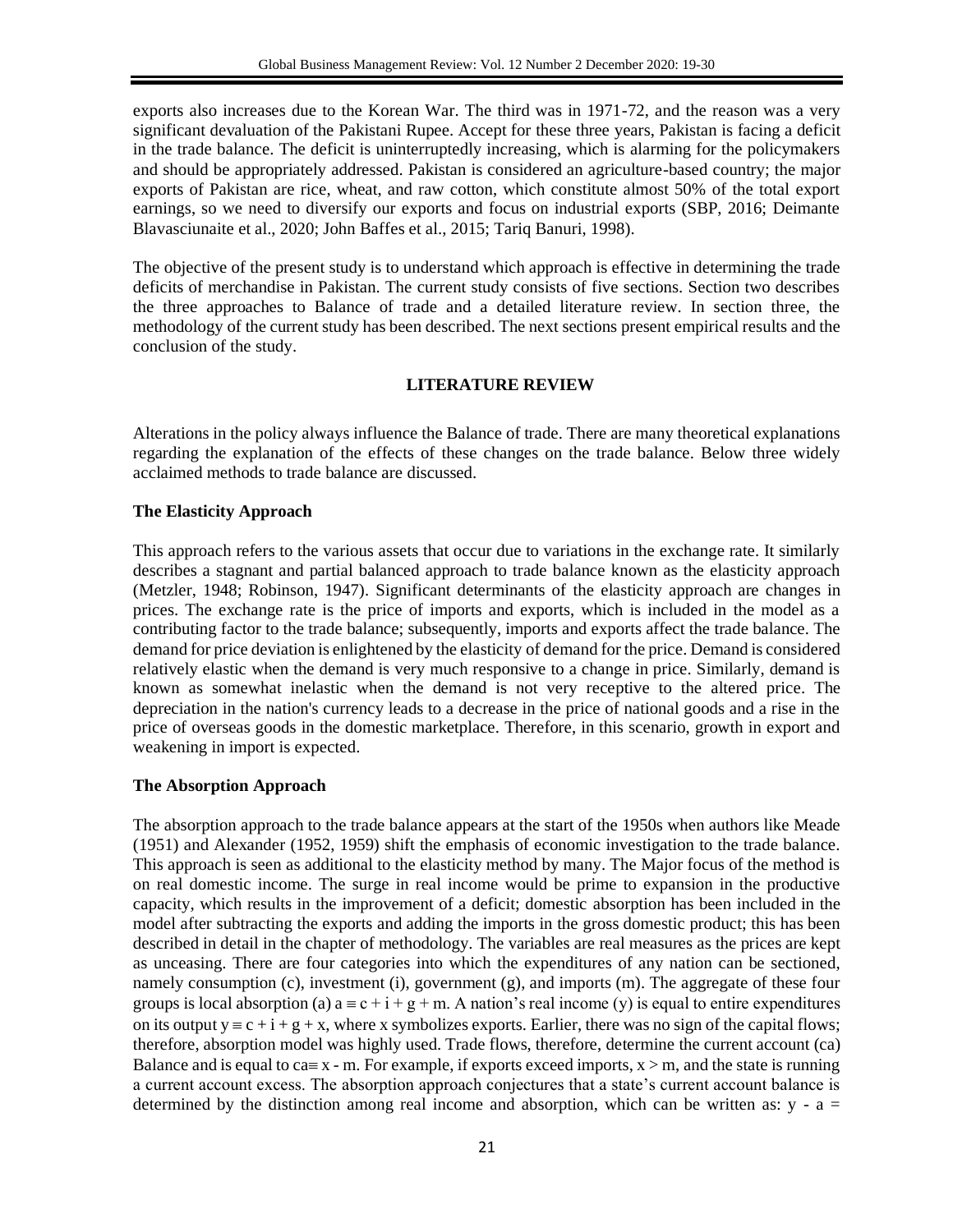$(c+i+g+x)$  -  $(c+i+g+m) = x - m$  or y - a = ca. During the absorption and narrowing periods, the absorption approach is advantageous inappreciative of the nation's external enactment. For instance, during an economic contraction, does the nation's current account be better and the nation's currency appreciates? Is it the opposite during economic expansion? An example of economic expansion will help us to understand these situations. It depends on two variables, Real income and real expenditures or absorption. A rise in real income will lead to a rise in real expenditure or absorption. The relative deviations in real income and real outlays or absorption determine if the current account balance will recover or else deteriorate. The current account will improve when the real income increases quicker than absorption. Similarly, the current account will be worse off when real income goes up slower than absorption.

## **The Monetary Approach**

This approach differs somewhat from the previous monetarist approach (Polak, 1957; Prais, 1961; Mundell, 1968, 1971), which materialized in the late fifties. It is said that the country's trade balance will be determined by the interaction of supply and demand for money. Therefore, for each country, the value of the global reserves and the monetary authorities' national assets together reflect the monetary base of that country. Thus, the deviations in the supply of money reflect the alteration in the country's reserves. In short, if the amount of money provided by the state bank is less than the demand for money from the people, the foreign cash flow will satisfy the excess demand. This will help to restore a negative trade balance. On the contrary, if the money provided by the central bank is more than required, the outflow of money to other nations will eradicate the excess money supply. This situation worsens the trade balance.

All these approaches described above exhibit that a trade balance of a country would be affected by fluctuations in the domestic level of income (the absorption approach), money supply (monetary approach), and exchange rate (elasticity approach). Regarding these three theoretical views, this study will develop a model that incorporates all these approaches instantaneously. We will use this model to examine the trade balance in Pakistan. This present study includes all the variables from these approaches because our objective is to verify all of them and make our model strong empirically.

## **Hypothesis Development**

Here is some recent and essential review of empirical investigations relating to the subject matter of this research. This review will provide valuable information from the previous research description and provide a basis and idea for selecting variables. The three above discussed approaches had been verified by several investigators in Pakistan and other nations also. Many researchers did not mention the name of these approaches precisely. They researched with the name of determinants of the trade balance. Still, these approaches were always the center of importance whenever we discuss the policy measures for correcting or reducing a country's trade balance.

Niroomand (1999) and Bahmani Oskooee verified the condition of Marshal-Lerner intended for thirty developing countries from 1960 to 1992. Gomes and Paz (2005) have established a long-term association between the real domestic and foreign income, trade balance, and exchange rate for Malaysia and Brazil during 1965 and 2002. Some other studies empirically examined the link in the middle of the trade balance and exchange rate, as Rose (1991) surveyed the association amongst the real effective exchange rate and trade balance for five OECD countries, considering how to trade Balance remains unaffected by the exchange rate.

There is a range of research that has been undertaken on monetary and absorption methods that are related to trade Balance. Tufail et al. (2014) and Pandey (2013) determined that if there is an increase in the local economy's per capita GDP production will recover the trade balance in that nation. However,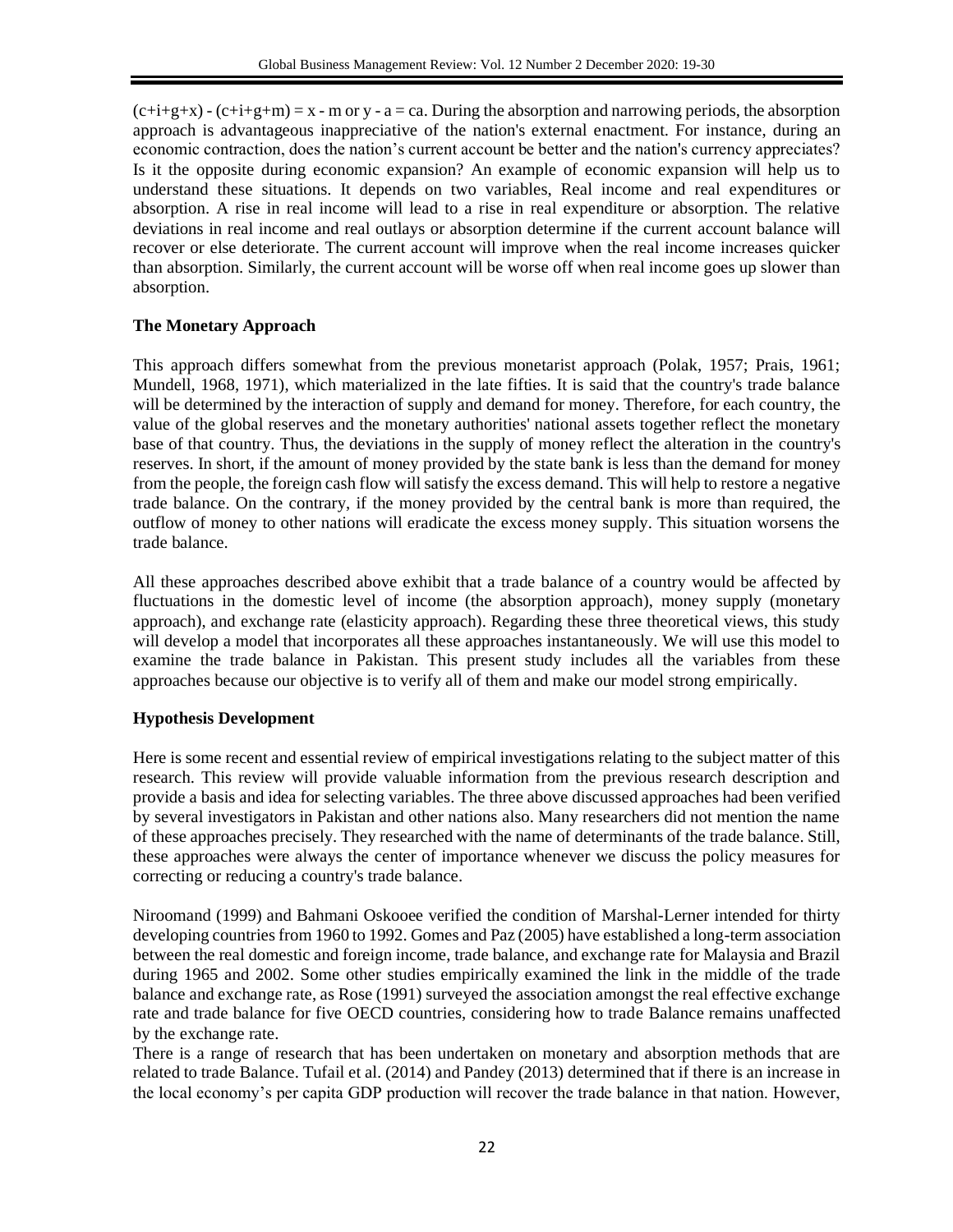Irhan et al. (2011), Shah and Majeed (2014) have exhibited opposite outcomes that GDP growth per capita in the local economy worsens the trade balance. Ajayi (2007) suggested that an increase in the money supply will boost people to buy more imported goods, eventually increasing the trade deficit. On the other side, Shah & Majeed (2014) suggest that expansionary monetary policy increases the domestic investment, which enhances local production and exports, which may decline trade deficit in the long term. Extant literature directs an insignificant effect of the supply of money on the trade balance.

Linda Akoto (2019) empirically verified the trade balance determinants in post-liberalization Ghana from 1984 to 2015. The study is focused on the verification of the Marshall Lerner condition and the J curve phenomenon. The results specify the absence of Marshall Lerner and the J curve effect. Other variables like household consumption expenditure, government consumption expenditure, and domestic prices are negative and significant in the long-run and short-run. In contrast, money supply and foreign income are positive and significant. Their key finding suggests that the currency depreciation is not an appropriate step to improve the country's Balance of trade.

Bernard et al. (2017) gauge the influence of the exchange rate on Ghana's trade balance. They utilized three-monthly data from 1986Q1 to 2016Q3. For empirical findings, they have employed the ARDL method to co-integration in linear and nonlinear forms. The results specify no long-term and short-term connection between the real exchange rate and trade balance in Ghana when they used the linear ARDL model according to the linear model. It indicates that the phenomenon of J-curve does not exist in both and long and short run. On the other hand, when they used the nonlinear model, they found evidence of the relationship between real exchange rate and Balance of trade.

Essa Alhanom (2016) examined the factors affecting the trade balance for Jordan. He used data from 1970 to 2010 and for empirical verification. He utilized the ARDL approach to find the co-integration. The study used the real exchange rate, national income, and world income to determine the Balance of trade. The findings of this research showed that there is a presence of stable long-term association between the Balance of trade and its determinants. The real exchange rate exercises an adverse influence on the trade balance in the long run, but it is insignificant. The short-run results reveal that the real exchange rate is not a significant factor of trade balance in Jordan, and there is no indication of the Jcurve hypothesis in the country.

Waliullah et al. (2010) observed the determinant of the trade balance in Pakistan. He utilized the error correction and co-integration models of the ARDL approach to assessing the short and long-term correlation amid the trade balance and its determinants for the period 1970-2005. He has tested the three theories of the trade balance: theories of elasticity, monetary, and absorption. The results specify a firm long-term link among trade, income, exchange rate, and supply of money variables. The outcomes show that income and money supply play a very significant part in defining the Balance of trade in Pakistan. Conversely, the trade balance is positively linked with the short long-term exchange rate, money supply, and income.

Falk et al. (2008) explored the causes of the trade balance deficit in industrialized and emergent economies. He used the panel data for 32 industrialized countries and employed fixed-effect models and mixed models that allow random slope coefficients. The study used GDP of the trading partners, real effective exchange rate, domestic GDP, and primary Balance of government budget as a percentage of GDP as explanatory variables and trade balance as a dependent variable; he also included foreign direct investment (FDI) as an interactive dummy to discover the impact of the above explanatory variables if the countries have more or less FDI in their country. The findings showed, which is based on the mixed model and fixed-effect models, that depreciation of the exchange rate is directly proportional to the Balance of trade, which means devaluation recovers the Balance of trade, which is stable with the theory and supports the elasticity approach to the trade balance. The trade balance is positively linked to foreign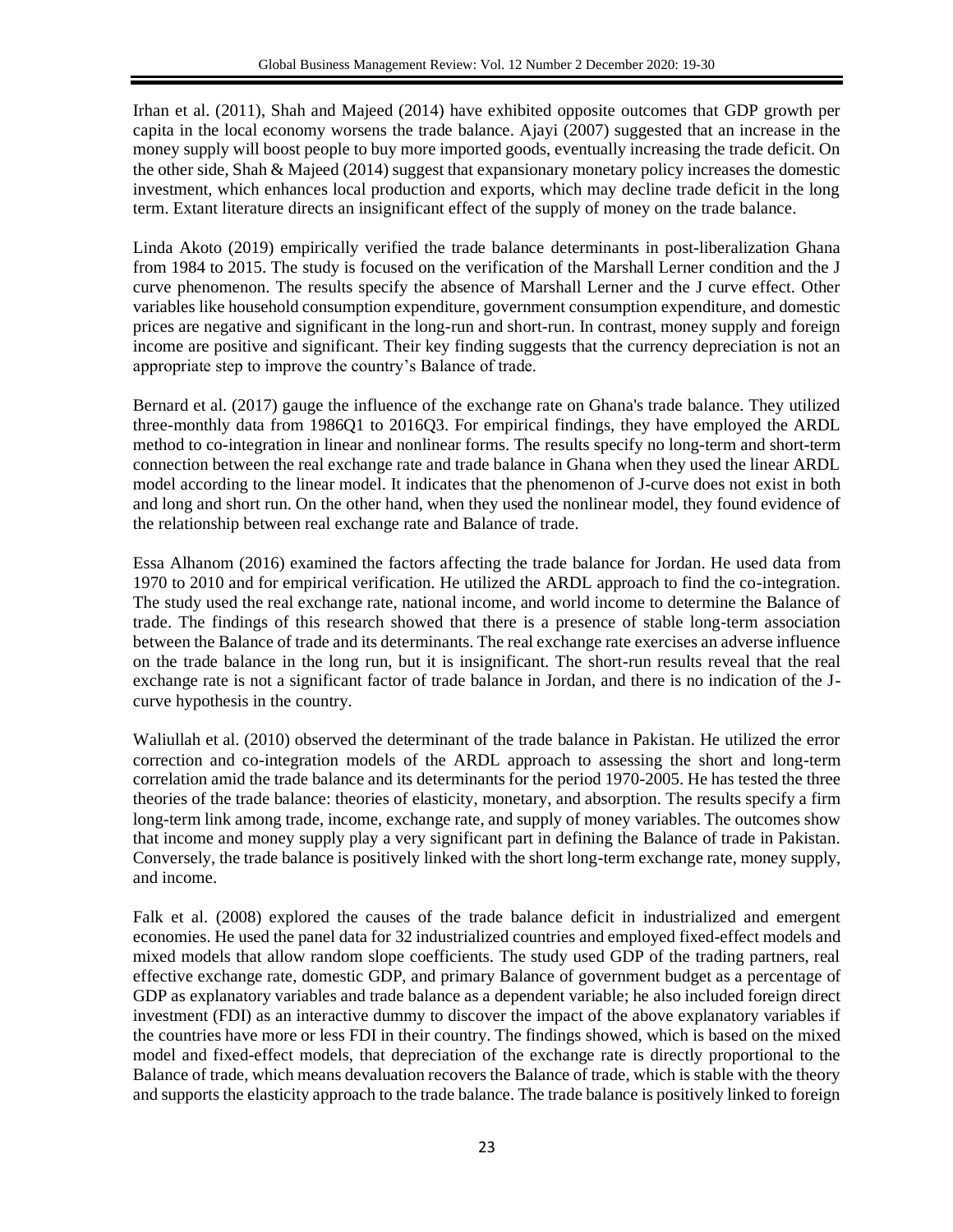income; the trade balance is negatively related to national income, which means growth in domestic income will deteriorate the trade balance.

Jarita Duasa (2007) studied the factors affecting trade balance in Malaysia by employing the data from 1974 to 2003. They include monetary and income variables to observe the absorption and monetary approaches to trade balance besides adding the conventional approach's exchange rate, which is the elasticity approach. They explore an indication of a long-term connection of the Balance of trade with money supply and income variables but not among trade balance and real exchange rate. The studies mentioned above concluded that money supply, exchange rate, and income (GDP) are the essential variables affecting trade balance. The above discussion has formulated the following hypothesis:

 $H_1$  = There is a significant relationship between trade balance (g) and domestic absorption.

 $H_2$  = There is a significant relationship between trade balance (g) and money supply (M3).

 $H_3$  = There is a significant relationship between trade balance (g) and the real exchange rate (RER).

## **RESEARCH METHODOLOGY**

As discussed in the literature review in this study, three approaches will be tested. The monetary approach will be captured by the M2 (broad money supply). The elasticity approach is captured by the real exchange rate (RER) that is the price of exports and imports, and the GDP captures the absorption approach. Our concern is domestic absorption, which includes investment, consumption, government expenditure, and imports but not exports. All these variables are already included in the GDP calculation; however, net export (export minus import). The domestic absorption will be measured as GDP + Trade balance + Imports; this calculation gives a correct measure of domestic absorption. Based on these variables, the following hypothesis has been developed.

## **Data Source**

In the current study to analyze the trade balance of Pakistan, the time series data has been utilized from 1972 to 2016. All the data has been used from a statistical handbook available on the Pakistan State Bank website. Data on the Gross domestic product (GDP), real effective exchange rate REER and Broad Money Supply are in their actual numbers available on the website. Data on exports and imports of goods and services are available in a million dollars while Data of GDP& broad money (M2) were in a million Rupees to transmute them in the same measure, GDP and broad money have been transformed into million dollars via the nominal exchange rate in the corresponding years. Real measures are all-time reflects better for economic analysis as they provide flawless influence in real terms; for this purpose, in the present study, we have transmuted all the data in real terms via the GDP deflator, which is divided by Broad Money (M2), GDP, imports and exports of goods and services to find the real broad money, real GDP and real imports and exports of goods and services. Data on real exports and real imports of services are calculated by deducting the real merchandise export and importing total real imports and exports of goods and services. To find the trade deficits of merchandise trade deficit account discussed earlier, we have subtracted the real exports of merchandise goods from real imports of merchandise for the trade deficit account on goods. The study will use the merchandise trade deficit account in actual value and capture the impact of the variables on trade deficit account whether it is deteriorated or improved that is the reason we have subtracted the real values of exports from imports and this has been done because in the whole study period there is not a single year in which we have exports more than the imports.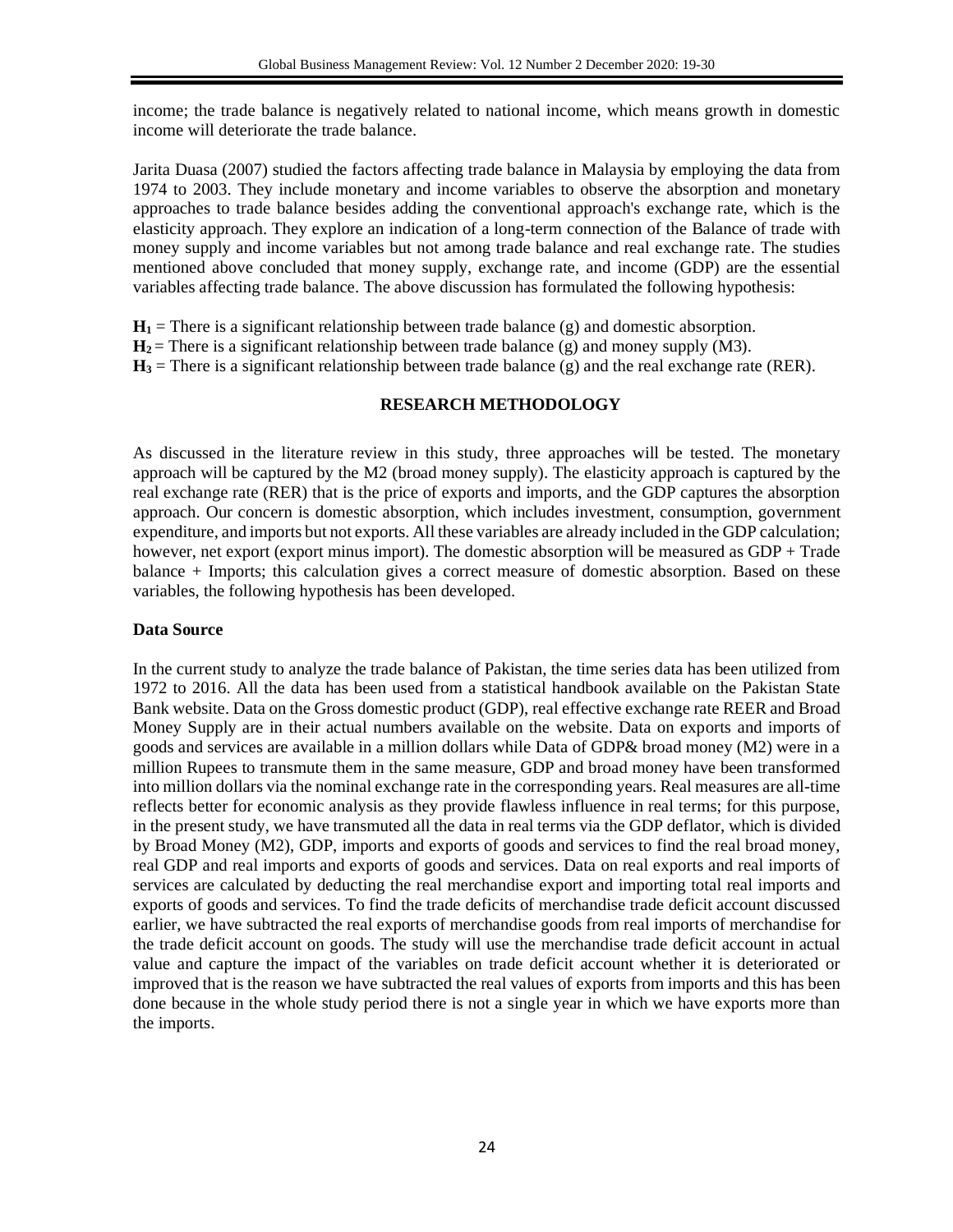#### **Model Specification**

The model given below is the standard model, which incorporates all three approaches simultaneously. Many empirical readings have utilized this model to measure these approaches. Dausa (2007), Waliullah (2010) follow the same model to find the empirical evidence, and other studies also used the same variables to measure the same approaches but separately.

Model:

 $TDg = f (RDA, RBM, RREF)$  - - - - - - - - - - - - (1)  $TDg = \beta_0 + \beta_1 RDA + \beta_2 RBM + \beta_3 REER + \mu --- (2)$ 

Where

TDg = Merchandise Trade Deficit RDA = Real Domestic Absorption RBM = Real Broad Money Supply (M2) REER = Real Effective Exchange Rate.

The above equation shows the three variables to incorporate all three approaches which have discussed previously and the Balance of trade of goods (BTg) has been used as a dependent variable which includes the import and export of only physical products and it is taken as an overall value of deficit.

#### **Log Transformation and ARDL equation**

To estimate the robust results, the current study utilized the Autoregressive Distributed Lag Approach (ARDL) approach to ascertain the presence of short-run and long-run associations. ARDL is very constructive because it allows us to explain the existence of equilibrium association in expressions of short-run and long-run dynamics in the absence of losing extended run information. ARDL approach to co-integration consists of estimating the following standard ARDL equation for all the three models discussed in the above section. The variables are taken in natural logarithm form to estimates their elasticities.

$$
\Delta LnTDg = \beta_0 + \sum_{\substack{i=1 \ i \neq j}}^n \beta_1 \Delta Ln(TDg) t - i + \sum_{i=1}^n \beta_2 \Delta Ln(RDA) t - i + \sum_{i=1}^n \beta_3 \Delta Ln(RBM) t - i
$$
  
+ 
$$
\sum_{i=1}^n \beta_4 \Delta Ln(REER) t - i + \lambda_1 Ln(TDg) t - i + \lambda_2 Ln(RDA) t - i + \lambda_3 Ln(RBM) t - i
$$

The initial part of the above equation with  $\beta_1, \beta_2, \beta_3 \& \beta_4$  shows the short-run underlying forces of the model while the parameters  $\lambda_1$ ,  $\lambda_2$ ,  $\lambda_3 \& \lambda_4$  explain the long-run relationships between the variables. The investigation will begin by assessing a bound test to confirm the null hypothesis, which is of no cointegration on the source of F statistics and critical value, which is tabularized by Pesaran (2001). After finding the long-run association, we will estimate the error correction model (ECM) to find the shortrun dynamics and measure the promptness of correction to the long-run equilibrium. A detail of the estimation procedure is discussed in the next section.

#### **Estimation Technique**

The current study employed the ARDL bound testing approach to co-integration, popularized by Pesaran (2001), to find the variables' causality path. ARDL approach provides reliable and robust results for both short-run and long-run relationships; in recent times, it becomes the most popular technique to find the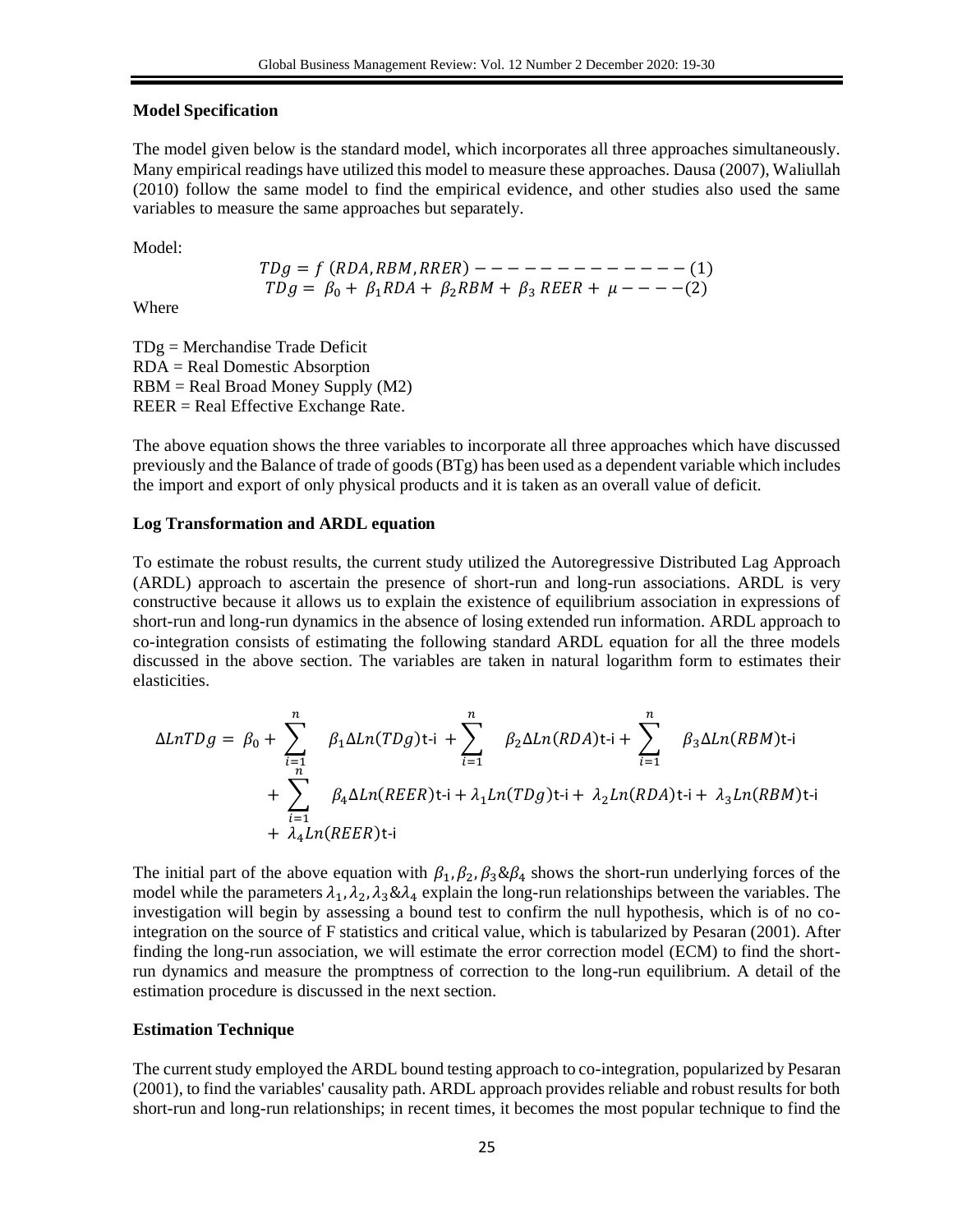co-integration among the variables. This proposition does not entail presenting the variables, which implies that the assessment to find the association among the variables is suitable regardless of the fundamental variables are merely  $I(0)$ ,  $I(1)$ , or a combination of both.

The present study employs two-step processes to conclude the link among the variables. The primary stage includes forming the order of integration by using the Augmented Dickey-Fuller (ADF) to form whether each data series is integrated and has a unit root; the order of integration of the data is one of the important assumptions in determining the co-integration between the variables especially when you are dealing with time-series data. Our data is time series in the current study, so first, the order of integration will be checked, and then the analysis would move further. The second stage involves analyzing co-integration by using an Autoregressive Distributed lag (ARDL) bound testing approach to co-integration for the long-run and short-run associations among the variables under study.

#### **EMPIRICAL RESULTS**

Before moving towards the co-integration test to find the long run and short run associations amongst the variables, the order of integration test has been accompanied to verify integration. For this Augmented Dickey-Fuller (ADF) assessment is conducted, and their results are reported in table 1.1. Log of real broad money, a log of the real effective exchange rate, and real domestic absorption log are non-stationary at the level. They are stationary at the first difference at a 10% level of significance, and probabilities are also insignificant. In contrast, significant at the first difference, it means they all are I (0). The log of trade deficit of goods is stationary at level; it is I(0). These results indicate that there is a blend of I(0) and I(1) that designates we can proceed with the Autoregressive Distributed Lag (ARDL) bound testing approach to co-integration for further inferences.

## **Augmented Dickey-Fuller (ADF) Test**

Table 1.1

|                           | Level        |                               |             | <b>First Difference</b> |                               |             |
|---------------------------|--------------|-------------------------------|-------------|-------------------------|-------------------------------|-------------|
| <b>Variables</b>          | t-statistics | Critical<br>value<br>at<br>5% | Probability | t-statistics            | Critical<br>value<br>at<br>5% | Probability |
| <b>Log of Real Trade</b>  |              |                               |             |                         |                               |             |
| Deficit (Goods)           | $-3.361$     | $-3.518$                      | 0.0785      | $-5.439$                | $-3.520$                      | 0.0003      |
| <b>Log of Real Broad</b>  |              |                               |             |                         |                               |             |
| <b>Money</b>              | $-2.339$     | $-3.515$                      | 0.4048      | $-7.056$                | $-3.518$                      | 0.0000      |
| <b>Log of Real</b>        |              |                               |             |                         |                               |             |
| <b>Effective Exchange</b> | $-0.402$     | $-3.515$                      | 0.9844      | $-6.742$                | $-3.518$                      | 0.0000      |
| Rate                      |              |                               |             |                         |                               |             |
| <b>Log of Real</b>        |              |                               |             |                         |                               |             |
| <b>Domestic</b>           | $-2.129$     | $-3.515$                      | 0.5157      | $-6.859$                | $-3.518$                      | 0.0000      |
| <b>Absorption (GDP)</b>   |              |                               |             |                         |                               |             |

*Augmented Dickey-Fuller (ADF)*

Now we turn to the ARDL approach results for the long-run and short-run associations for each model that had been deliberated previously. In ARDL, the first long-run co-integration has been tested using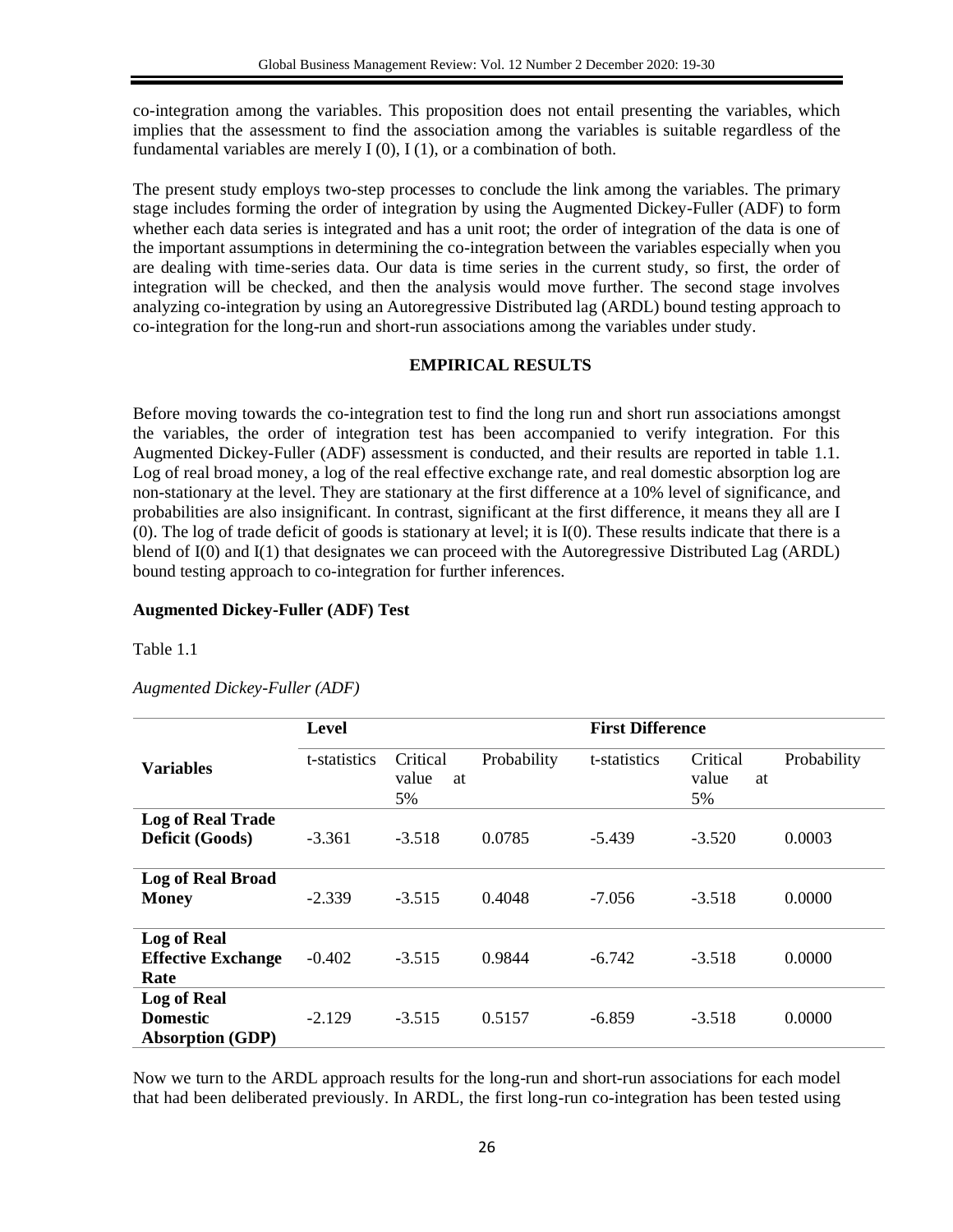the bound test, which specifies the long-run association amongst the variables. The long-run and shortrun normalized outcomes will be debated for each model.

#### **Bound Test**

Table 1.2

*Bound test* 

| <b>Null Hypothesis</b> | 'No Long-run relationship exists |  |  |  |
|------------------------|----------------------------------|--|--|--|
| <b>Test Statistic</b>  | Value                            |  |  |  |
| <b>F-Statistic</b>     | 6.917                            |  |  |  |

#### **Critical Value Bounds**

| <b>Significance</b> | I0 Bound | I1 Bound |  |  |
|---------------------|----------|----------|--|--|
| 10%                 | 2.72     | 3.77     |  |  |
| 5%                  | 3.23     | 4,35     |  |  |
| 2.5%                | 3.69     | 4.89     |  |  |
| $1\%$               | 4.29     | 5.61     |  |  |

The above table (1.2) is showing the result of the bound test, which is showing that there exists a longrun co-integration amongst the variables because the value of F-statistics (6.90769) is higher than the critical value of upper bound I1 (4.35) at the 5% level of significance. When the value of F-statistics is higher than the upper bound value, it implies the rejection of the null hypothesis of no co-integration. It thus concludes the existence of a long-run association in the model. However, when the calculated F value is lesser than the lower bound, it implies accepting the null hypothesis of no co-integration. We determine no long-run relationship between the variables. When it is between the upper bound and lower bound, it is called inconclusive. The level of significance is also given at each bound test statistic; here, we are considering a 5% level of significance in this study. According to the above result, F-statistics is highly significant and higher than the upper bound even at a 1% level of significance, and the null hypothesis of no co-integration has been dismissed. After concluding the long-run association's presence, we can further move for the long-run coefficients and their interpretation.

#### **Estimated Long Run Coefficients using the ARDL Approach**

Table 1.3

#### *Long Run Coefficients*

| <b>Variables</b> | Coefficients | <b>Std. Error</b> | t-values | <b>Prob-values</b> |
|------------------|--------------|-------------------|----------|--------------------|
| LRDA             | 0.019        | 0.874             | 0.022    | 0.983              |
| LREER            | 2.611        | 0.572             | 4.562    | 0.000              |
| LRBM             | .278         | 0.735             | .738     | 0.092              |

Dependent Variable LMTD (Log of Merchandise Trade Deficit)

The result in table 1.3 shows the long-run association; the outcomes indicate that the domestic absorption as measured by the real domestic absorption (LRDA) does not have a significant impact on the merchandise trade balance, so the null hypothesis of no significant association amongst merchandise trade deficit and domestic income cannot be rejected. The Absorption approach, in this case, is not a significant tool to improve the merchandise trade deficit account. The next variable, which is the real effective exchange rate (REER), is highly significant as the probability is smaller than 5%. It is positively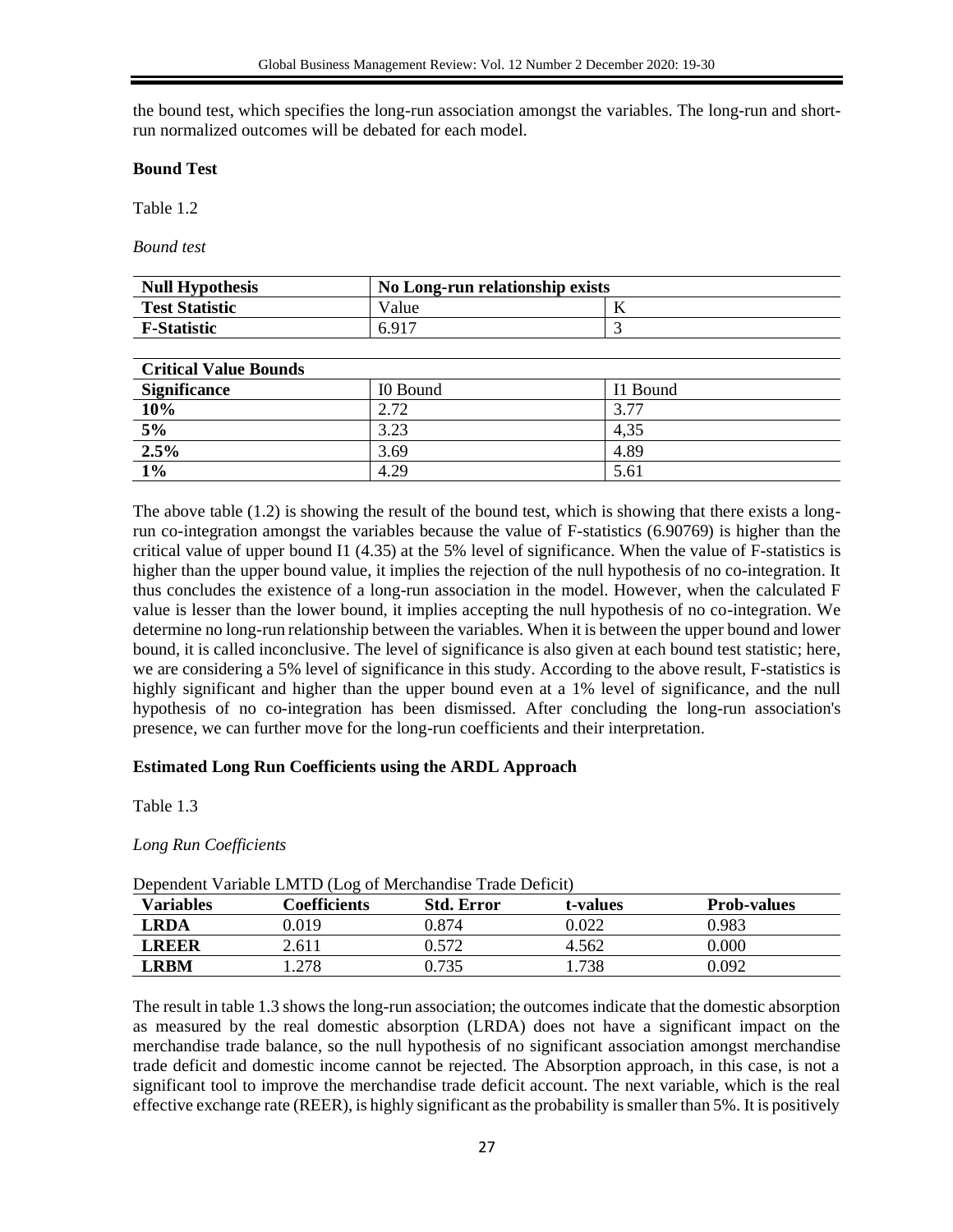associated with the merchandise trade deficit account, which indicates that when the exchange rate increases, it will increase the merchandise trade deficit account; when the local currency depreciates, it will further raise the deficits.

According to the above results, a 1% depreciation of the real effective exchange rate will increase the merchandise trade deficit by 2.61%. This result is steady with the elasticity approach, which postulates that imports and exports are the important determinants of a nation's trade balance. However, the depreciation of the exchange rate further deteriorates the trade balance, which means that demand for imports is inelastic and expensive imports could not decrease the demand for imports; therefore, the outcome is different from the theory. The last variable, which is real broad money (LRBM) is also insignificant at a 5% level of significance; the null hypothesis of no significant connection between money supply and merchandise trade deficit cannot be rejected. So the only significant relationship of merchandise trade deficit is with real effective exchange rate in the long run.

### **Error Correction Representation for the selected ARDL-Model (Short-run Co-integration)**

| <b>Variables</b>     | <b>Coefficients</b> | <b>Std. Error</b> | t-values | <b>Prob-values</b> |
|----------------------|---------------------|-------------------|----------|--------------------|
| $\triangle$ LMTD t-1 | 0.475               | 0.122             | 3.879    | 0.000              |
| $\triangle$ LRDA     | 1.660               | 0.828             | 2.004    | 0.054              |
| $\triangle$ LRDA t-1 | $-0.765$            | 0.863             | $-0.886$ | 0.383              |
| $\triangle$ LRDA t-2 | $-0.691$            | 0.166             | $-4.177$ | 0.000              |
| $\triangle$ LREER    | 0.022               | 0.913             | 0.024    | 0.981              |
| $\triangle$ LRBM     | $-1.116$            | 0.838             | $-1.331$ | 0.193              |
| $\triangle$ LRBM t-1 | 1.029               | 0.886             | 1.161    | 0.255              |
| CointEq t-1          | $-0.434$            | 0.090             | $-4.827$ | 0.000              |

Dependent Variable: ∆ MTB

The above results in table 1.4 are the co-integrating short-run dynamics outcomes of the ARDL model. They indicate that the only statistically significant relationship of merchandise trade deficit is with real domestic absorption (LRDA) in the short run, and the null hypothesis of no significant association is rejected. In the short run, the merchandise trade deficit is affected by domestic absorption merely. The Absorption approach hypothesized that an increase in real income raises real expenditure or real absorption. If real income increases more rapidly than domestic absorption, then the trade balance will recover. If real income grows slower than absorption, then the trade balance deteriorates. Here, the trade deficit is reduced when real domestic absorption is increased; this implies that real income grows quicker than the absorption. The lagged error term (CointEq t-1) is negative and statistically significant, as shown in table 1.5; it means causality exists in at least one direction. The coefficient of -0.434467 specifies a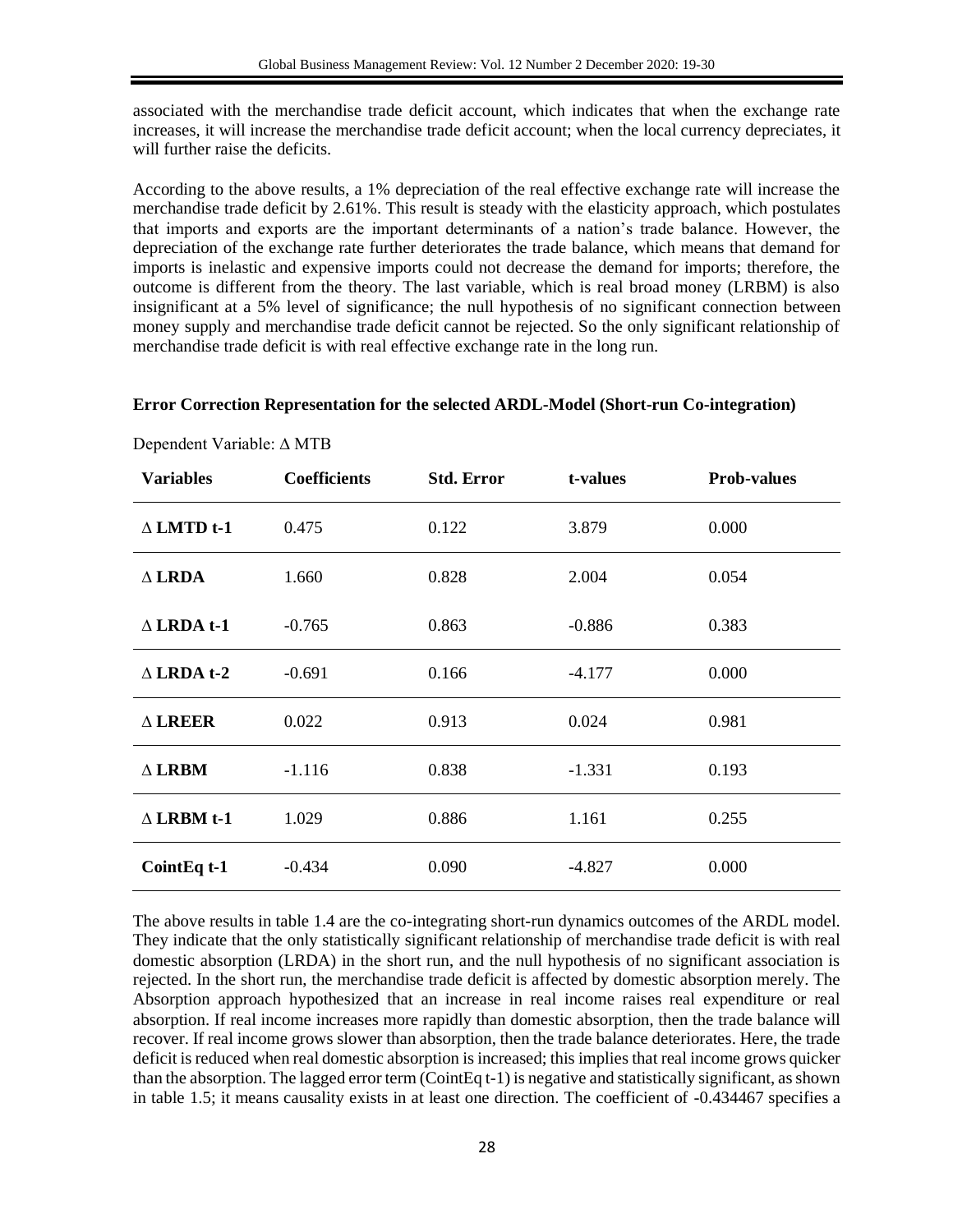degree of transformation to equilibrium, which suggests that deviance from the long-run equilibrium is adjusted by about 43.44% each year. All other variables are not significant at all in the short run.

#### **CONCLUSION**

The present study examines the three foremost alternate approaches to the trade balance. The theories are the elasticity and absorption approaches related to the Keynesian school of thought besides the monetary approach associated with the monetarist. The important determinant is the real exchange rate, which has a positive association with the deficit of merchandise trade in the long run. The most important policy implication from this finding is that the deficit of merchandise trade cannot be reduced by using exchange rate policy in the long run because depreciation of the local currency cannot bring improvement in the deficit and it is increasing the deficit, which is indicating that demand for imports is inelastic. The country should move towards the development of import substitution industries, while in the short-run domestic absorption can reduce the deficit of merchandise trade. In this case, domestic income can play a major role in determining the trade deficit. Future studies may focus on the overall Balance of payment behavior or some specific account of it like services trade.

#### **POLICY RECOMMENDATIONS**

The critical policy implication is that exchange rate depreciation cannot improve the deficit of the merchandise trade deficit in the long run. On the other hand, in the short-run, the important variable is domestic income, which can improve the merchandise trade deficit. It means that the country may reduce the deficit by encouraging domestic production, which will increase the income and reduce the deficit.

#### **ACKNOWLEDGMENT**

We would like to pay to thanks the reviewers for their valuable comments on the manuscripts. The highlighted issues helped to improve the quality of the paper. The authors declare no conflict of interest. This research received no external funding. Lastly, we would also like to pay thanks to the entire global business management review (GBMR) team for a timely response on each step of the publication.

#### **REFERENCES**

- Alexander, S. S. (1952). *Effects of a Devaluation on a Trade.* Staff papers, International Monetary Fund (IMF), 2 (2), 263-278.
- Alhanom, E. (2016). *Determinants of Trade Balance in Jordan.* NG-Journal of Social Development,  $2(5)$ .
- Falk, M. (2008). Determinants of the Trade Balance in Industrialized Countries. FIW Research Report.
- Bernard & Sin-Yu-Ho (2017). *The Real Exchange.* The Ghanian Trade Balance, and The J-Curve: Journal of African Business.
- Jarita Duasa. (2007). *Determinants of Malaysian Trade Balance: An ARDL Bound Testing Approach.* Malaysia: Global Economic Review: Perspectives on East Asian Economies and Industries, 36(1), 89-102.
- Metzler. (1948). *The Theory of International Trade, In Howard.* A Survey of Contemporary Economics, Vol. I Richard D. Irwin, INC, Homewood, IL.